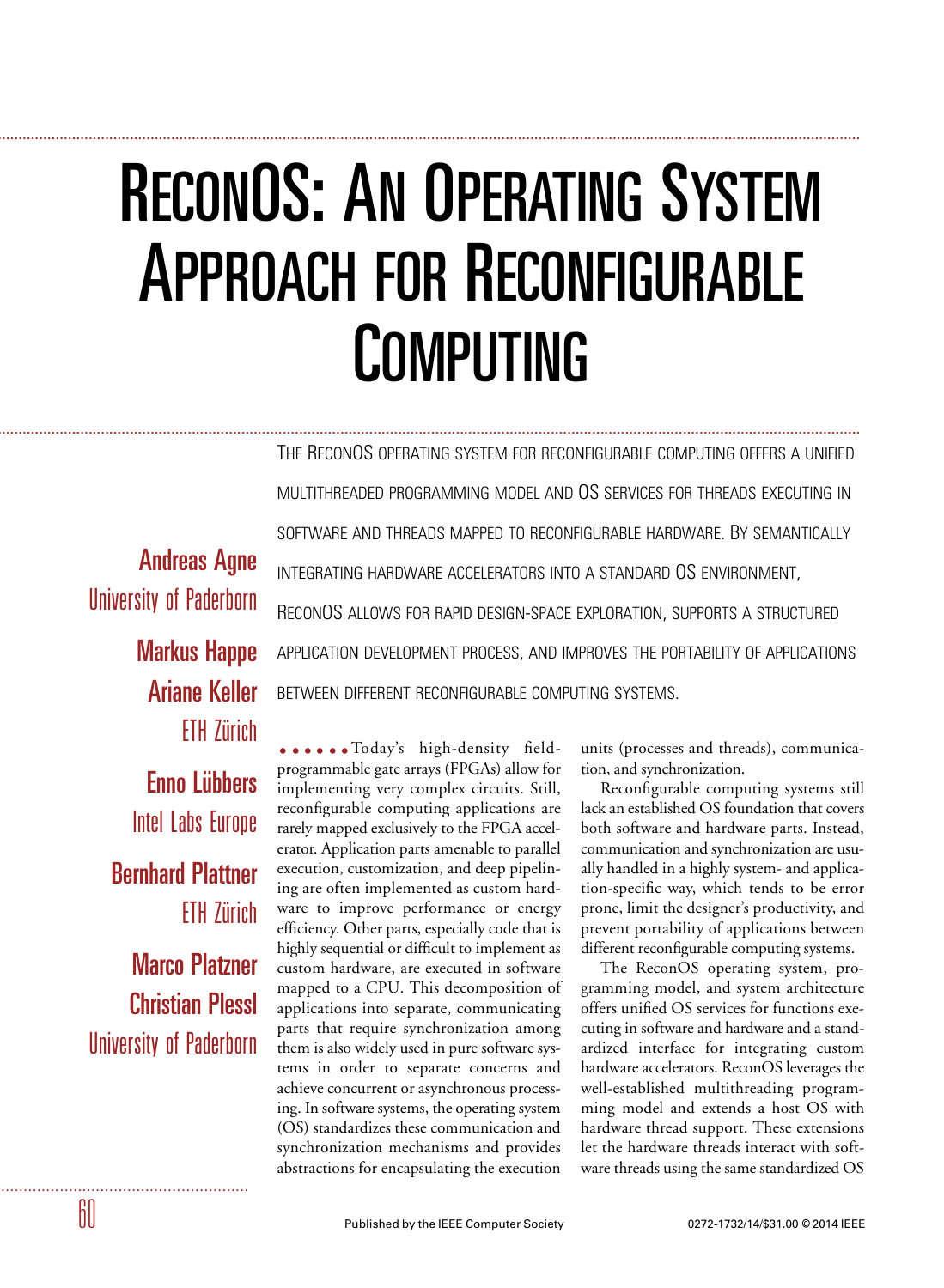mechanisms—for example, semaphores, mutexes, condition variables, and message queues. From the perspective of an application, it is thus completely transparent whether a thread is executing in software or hardware. The availability of an OS layer providing symmetry between software and hardware threads provides the following benefits for reconfigurable computing systems:

- The application development process can be structured in a step-by-step fashion with an all-in-software implementation as a starting point. Performance-critical application parts can then be turned into hardware threads one by one to successively explore the hardware/software design space.
- The portability of applications between different reconfigurable computing systems is improved by using defined OS interfaces for communication and synchronization instead of low-level platform-specific interfaces.
- The unified appearance of hardware and software threads from the application's perspective allows functions to move between software and hardware during runtime, which supports the design of adaptive computing systems that exploit partial reconfiguration.

We discuss the evolution of operating systems for reconfigurable computing and how ReconOS relates to this heritage in the "Operating Systems for Reconfigurable Computing" sidebar.

## Programming model

The key idea of ReconOS is to extend the multithreading programming model across the hardware/software interface. In multithreaded programming, applications are composed of objects such as threads, message queues, and semaphores, each of which has a strictly defined interface and purpose. The application's functionality is partitioned into threads, which in our case can be either blocks of sequential software or parallel hardware modules. Threads communicate and synchronize using one or more of the programming model's objects; for example, they can

pass data using message queues or mailboxes, explicitly coordinate execution through barriers or semaphores, or implicitly synchronize access to shared resources by locking and unlocking mutually exclusive locks (mutexes). These objects and their interactions are widely used in well-established APIs for programming multithreaded software applications. A major advantage that developers can draw from the ReconOS approach is that these abstractions can be used not only for software threads, but also for optimized hardware implementations of data-parallel functions the hardware threads—without sacrificing the expressiveness and portability of the application description.

Consider the example software thread sketched in Figure 1. The thread receives packets streaming in via ingress mailbox mbox\_in, processes them in a user-defined way, sends the processed packets to egress mailbox mbox\_out, and updates a packet counter stored in a shared variable protected by the lock count\_mutex. Using standard APIs for message passing and synchronization, the software thread accesses OS services in an expressive, straightforward, and portable way. As an additional benefit, such a thread description manages to clearly separate thread-specific processing from OS calls.

Figure 2 shows a ReconOS hardware implementation of the same thread, partitioned into similar thread-specific logic and OS interactions. While the thread-specific user logic contains the hardware thread's datapath and is limited only by available FPGA resources, the OS interactions of a hardware thread are captured by the OS synchronization finite state machine (OSFSM). Together with the OS interface (OSIF), this state machine enables seamless OS calls from within hardware modules. The developer specifies the OSFSM using a standard VHDL state machine description, as shown in Figure 3. For accessing OS functions in this state machine, ReconOS provides a VHDL library that wraps all OS calls with VHDL procedures. The OSFSM's transitions are guarded by an OS-controlled signal done (line 47), so that blocking OS calls—such as mutex\_lock()—can temporarily inhibit the execution of a hardware thread. .............................................................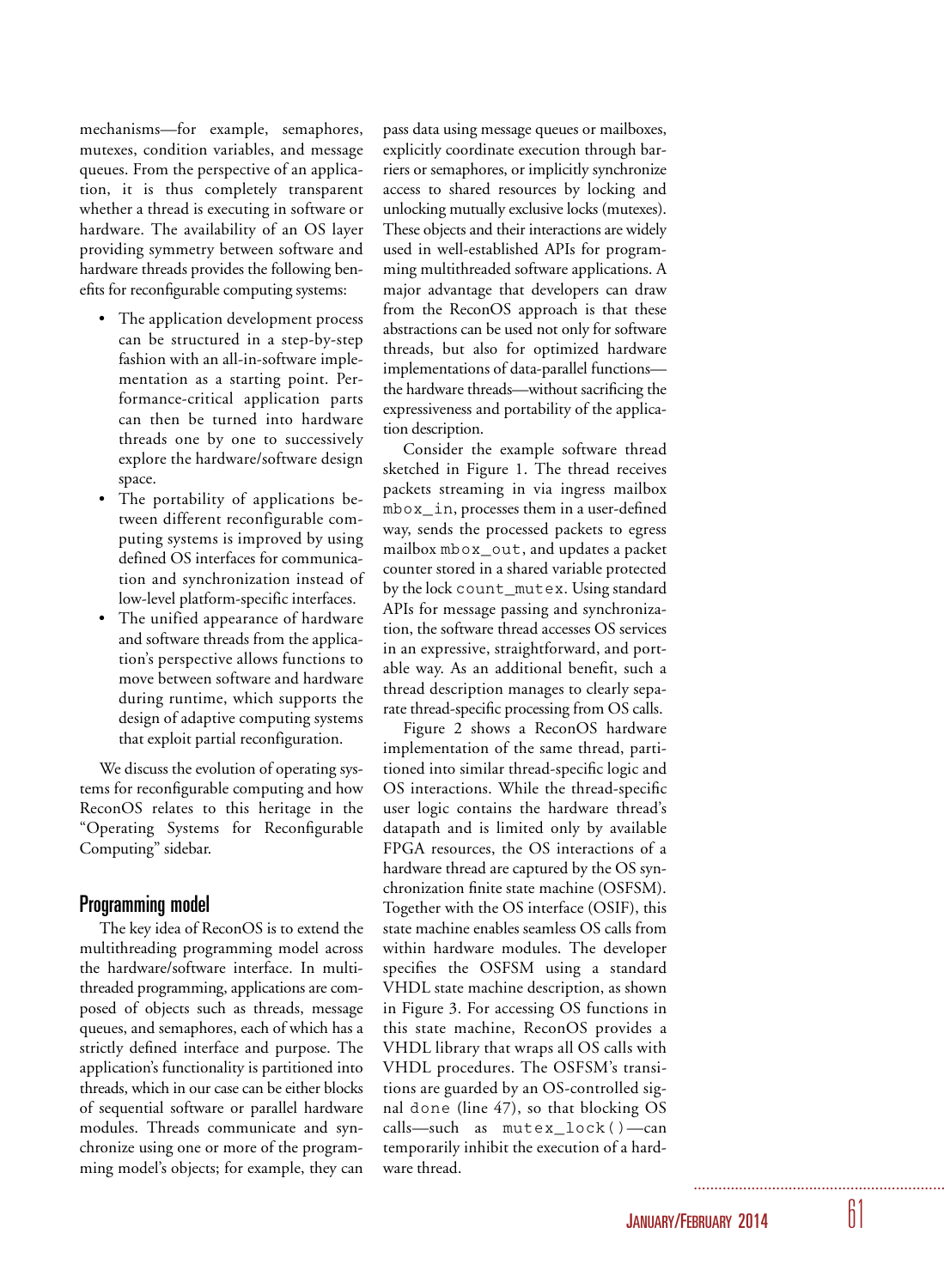#### ....................................................................................................................................................................................... Operating Systems for Reconfigurable Computing

..............................................................................................................................................................................................

The introduction of the partially reconfigurable Xilinx XC6200 FPGA series in the mid 1990s and, later on, the JBits software library for bitstream manipulation, inspired researchers to investigate dynamic resource management for reconfigurable hardware. Early works drew an analogy between tasks in software and so-called "virtual" or "swappable" hardware modules and studied fundamental operations such as scheduling; placement, relocation and defragmentation; slot-based device partitioning and reconfiguration schemes; and intermodule routing.<sup>1-3</sup> Although these works suggested centralizing resource management in a runtime layer for convenience, integration with a software operating system (OS) was not a predominant design goal. The few projects that resulted in implementations used first-in, first-out (FIFO) interconnects or shared memory to interface reconfigurable hardware modules with other parts of an application running in software. However, the nature of these hardware modules was still that of a passive coprocessor, which was fed with data from software tasks.

After the development of more sophisticated prototypes, such as a multimedia appliance using multitasking in hardware, $4$  several researchers concurrently pushed the idea of treating hardware tasks as independent execution units<sup>5-7</sup> equipped with similar access to OS functions as their software peers. Around 2004, these projects fundamentally changed the concept of reconfigurable hardware operating systems because the emerging prototypes turned hardware modules into threads or processes and offered them a set of OS functions for intertask communication and synchronization. These approaches can be considered the first operating systems directly dedicated to reconfigurable computing.

Soon after these first operating systems were developed, designers found that promoting hardware tasks to peers of software threads while carrying over a manually managed local memory architecture was too restrictive. Thus, researchers began studying how hardware tasks can autonomously access the main memory. For reconfigurable operating systems that build on a general-purpose OS, such as Linux, this meant that virtual memory had to be supported. The first approaches solve this challenge by creating a transparently managed local copy of the main memory and modifying the host OS to handle page misses on the CPU.<sup>8,9</sup> To improve the efficiency of accessing main memory, especially for nonlinear data access patterns, ReconOS later pioneered a hardware memory management unit for hardware modules that translates virtual addresses without the CPU.<sup>10</sup>

Current research projects on operating systems for reconfigurable computing differ mainly with respect to whether a hardware module is turned into a process, a thread, or a kernel module, and in the richness of OS services made available to reconfigurable hardware. While projects such as BORPH choose UNIX processes,<sup>11</sup> Hthreads<sup>12</sup> and ReconOS use a lightweight threading model to represent hardware modules. More recently, SPREAD began integrating multithreading and streaming paradigms,<sup>13</sup> while FUSE focuses on a closer, more efficient kernel integration of hardware accelerators.<sup>14</sup>

Compared to other approaches leveraging the threading model—especially Hthreads, which focuses on low-jitter hardware implementations of OS services—ReconOS, with its unified hardware/software interfaces, lets us offer an essentially identical and rich set of OS services to both software and hardware threads. ReconOS doesn't require any change to the host OS, which leads to three key benefits: a comparatively simple tool flow for building applications, improved portability and interoperability through

Consequently, the OSFSM in VHDL closely mimics the sequence of OS calls within the equivalent software thread: it reads a packet from a mailbox, passes it to a separate module to be processed, writes the processed packet back to another mailbox, and increments a thread-safe counter. The description of the actual user logic, however, may well differ from the software realization, as this is the area where the fine-grained parallel execution of an FPGA-optimized implementation can realize its strengths unhindered by the necessarily sequential execution of OS calls.

## ReconOS architecture

The ReconOS runtime system architecture provides the structural foundation to support the multithreading programming model and its execution on CPU/FPGA platforms. Figure 4 shows a conceptual view of a typical system that is decomposed into the application software, OS kernel, and hardware architecture. The application's software threads are usually executed on the main CPU alongside the host OS kernel that encapsulates APIs, libraries, and all programming model objects, as well as lower-level functions such as memory management and device drivers. The ReconOS runtime environment consists of hardware components that provide interfaces, communication channels, and other functionality, such as memory access and address translation to the hardware threads. Additionally, the runtime system comprises software components in the form of libraries and kernel modules that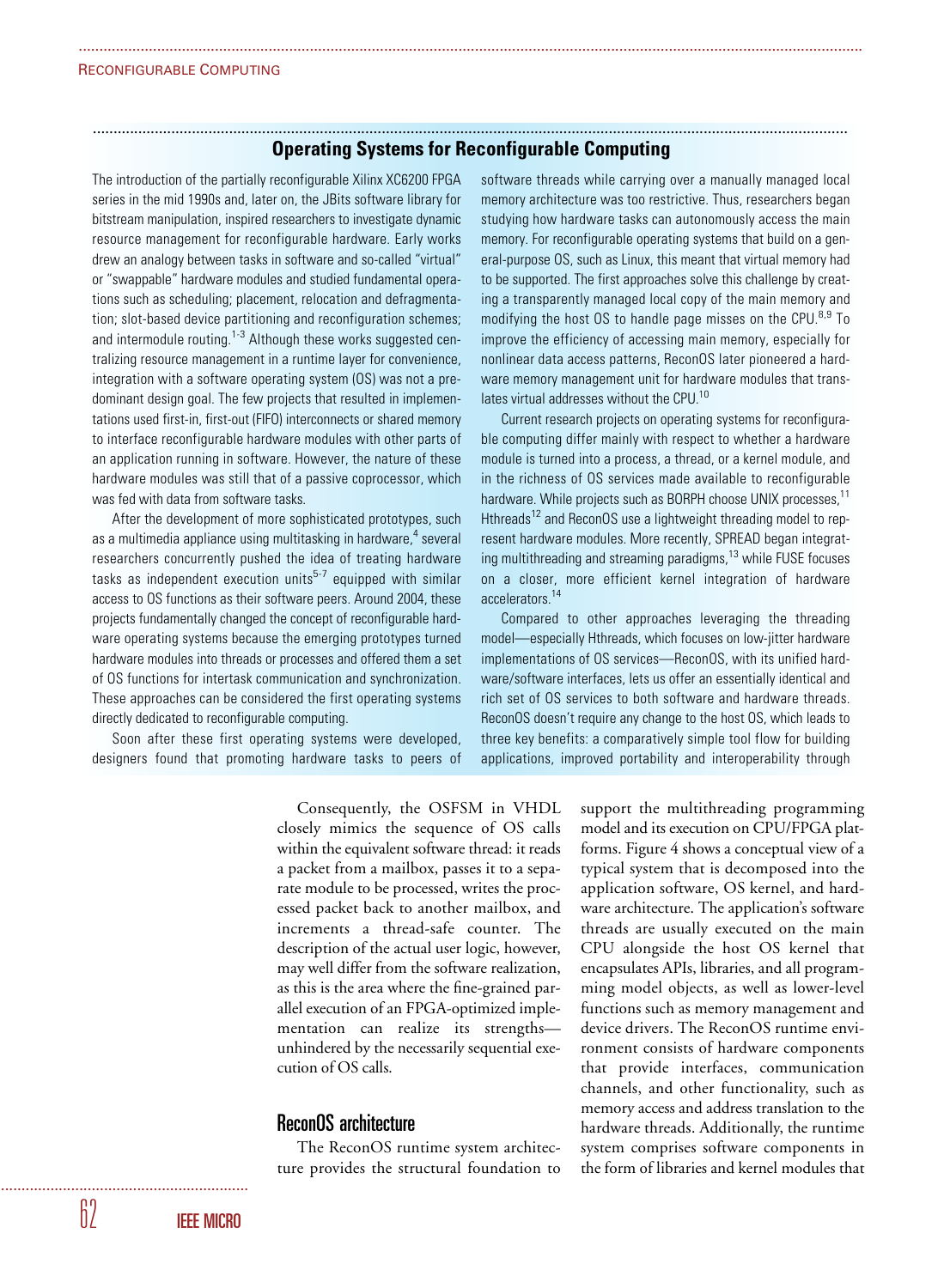standard OS kernels, and a step-by-step design process starting with a fully functional software prototype on a desktop.

#### References

- 1. G. Brebner, "A Virtual Hardware Operating System for the Xilinx XC6200," Proc. Int'l Workshop Field-Programmable Logic and Applications (FPL 96), LNCS 1142, 1996, pp. 327-336.
- 2. K. Compton et al., "Configuration Relocation and Defragmentation for Reconfigurable Computing," Proc. Int'l Symp. Field-Programmable Custom Computing Machines (FCCM), 2000, pp. 279-280.
- 3. K. Bazargan, R. Kastner, and M. Sarrafzadeh, "Fast Template Placement for Reconfigurable Computing Systems," IEEE Design and Test of Computers, vol. 17, no. 1, 2000, pp. 68-83.
- 4. V. Nollet et al., "Designing an Operating System for a Heterogeneous Reconfigurable SoC," Proc. 17th Int'l Symp. Parallel and Distributed Processing, 2003, doi:10.1109/ IPDPS.2003.1213320.
- 5. D. Andrews et al., "Programming Models for Hybrid FPGA-CPU Computational Components: A Missing Link," IEEE Micro, vol. 24, no. 4, 2004, pp. 42-53.
- 6. C. Steiger, H. Walder, and M. Platzner, "Operating Systems for Reconfigurable Embedded Platforms: Online Scheduling of Real-Time Tasks," IEEE Trans. Computers, vol. 53, no. 11, 2004, pp. 1392-1407.
- 7. N.W. Bergmann et al., "A Process Model for Hardware Modules in Reconfigurable System-on-Chip," Proc. 19th

Int'l Conf. Architecture of Computing Systems, LNCS, vol. 81, no. 3894, 2006, pp. 205-214.

- 8. M. Vuletic, L. Pozzi, and P. Ienne, "Seamless Hardware-Software Integration in Reconfigurable Computing Systems," IEEE Design & Test of Computers, vol. 22, no. 2, 2005, pp. 102-113.
- 9. P. Garcia and K. Compton, "A Reconfigurable Hardware Interface for a Modern Computing System," Proc. Int'l Symp. Field-Programmable Custom Computing Machines (FCCM 07), 2007, pp. 73-84.
- 10. A. Agne, M. Platzner, and E. Lübbers, "Memory Virtualization for Multithreaded Reconfigurable Hardware," Proc. Int'l Conf. Field Programmable Logic and Applications (FPL 11), 2011, pp. 185-188.
- 11. H.K.-H. So and R. Brodersen, "A Unified Hardware/Software Runtime Environment for FPGA-based Reconfigurable Computers Using BORPH," ACM Trans. Embedded Computing Systems, vol. 7, no. 2, 2008, article 14.
- 12. D. Andrews et al., "Achieving Programming Model Abstractions for Reconfigurable Computing," IEEE Trans. Very Large Scale Integration Systems, vol. 16, no. 1, 2008, pp. 34-44.
- 13. Y. Wang et al., "A Partially Reconfigurable Architecture Supporting Hardware Threads," Proc. Int'l Conf. Field-Programmable Technology (FPT 12), 2012, pp. 269-276.
- 14. A. Ismail and L. Shannon, "FUSE: Front-End User Framework for O/S Abstraction of Hardware Accelerators," Proc. IEEE 19th Ann. Int'l Symp. Field-Programmable Custom Computing Machines (FCCM 11), 2011, pp. 170- 177.

offer an interface to the hardware, the OS, and the application's software threads.

A key component for multithreading across the hardware/software boundary is the delegate thread, a lightweight software thread that interfaces between the hardware thread and the OS. When a hardware thread needs to execute an OS function, it relays this request through the OSIF to the delegate thread using platform-specific (but application-independent) communication interfaces. The delegate thread then executes the desired OS functions on behalf of its associated hardware thread. Hence, from the OS kernel's point of view, only software threads exist and interact, while the hardware threads are completely hidden behind their respective delegate threads. From the application programmer's point of view, however, the delegate threads are hidden by the ReconOS runtime environment, and only the application's hardware and software threads exist. This delegate mechanism together with the unified thread interfaces gives ReconOS exceptional transparency regarding a thread's execution mode—that is, whether it runs in software or hardware. While the delegate mechanism causes a certain overhead for executing OS calls, the resulting simplicity of switching thread implementations between software and hardware greatly facilitates system generation and design space exploration.

The ReconOS concept is rather general and has been ported to several FPGA families, main CPU architectures, and host operating systems (see the "ReconOS Versions and Availability" sidebar). For the rest of this article, we describe the implementation of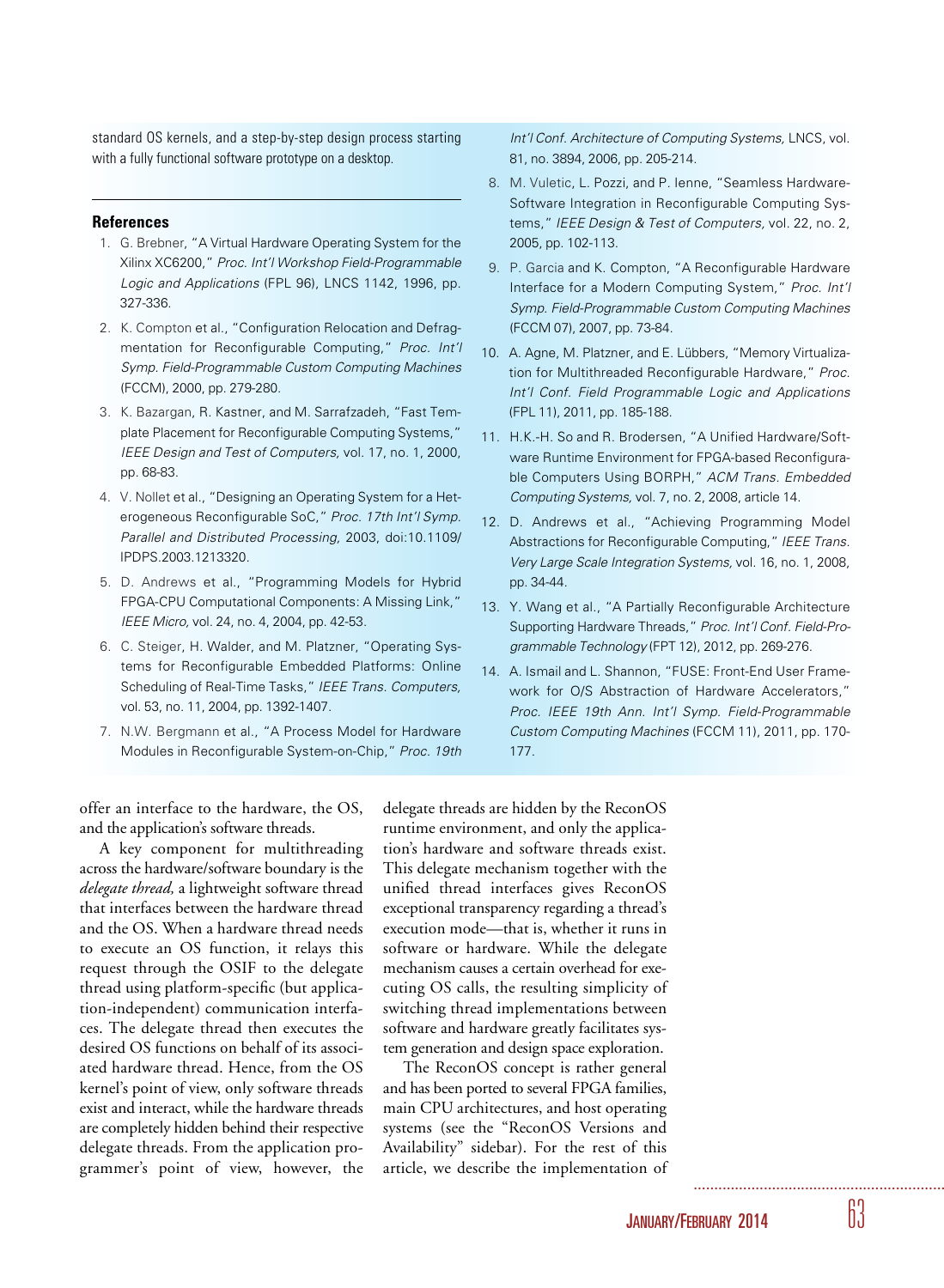#### RECONFIGURABLE COMPUTING

```
1 extern mutex_t *count_mutex; // mutex protecting packet counter
2 extern mqd_t mbox_in, // ingress packets
3 mbox_out; // egress packets
4
5 void *thread a entry( void *count ptr ) {
6 data_t buf; // buffer for packet processing 
7
8 while ( true ) {
9 buf = mbox_get ( mbox_in ); // receive new packet 
10 process ( buf ); // process packet
11 mbox_put ( mbox_out, buf ); // send processed packet
12 mutex_lock ( count_mutex ); // acquire lock
13 ( (count_t) *count_ptr )++; // update counter
14 mutex_unlock( count_mutex ); // release lock
15 }
16 }
```
..............................................................................................................................................................................................

Figure 1. Example of a stream processing software thread using operating system services. The software thread accesses OS services in an expressive, straightforward, and portable way.



Figure 2. A ReconOS hardware thread comprises the OS synchronization finite state machine and the user logic implementing the datapath. Together with the OS interface (OSIF), the OS synchronization finite state machine enables seamless OS calls from within the hardware thread. The memory interface (MEMIF) provides the hardware thread with access to the ReconOS memory subsystem.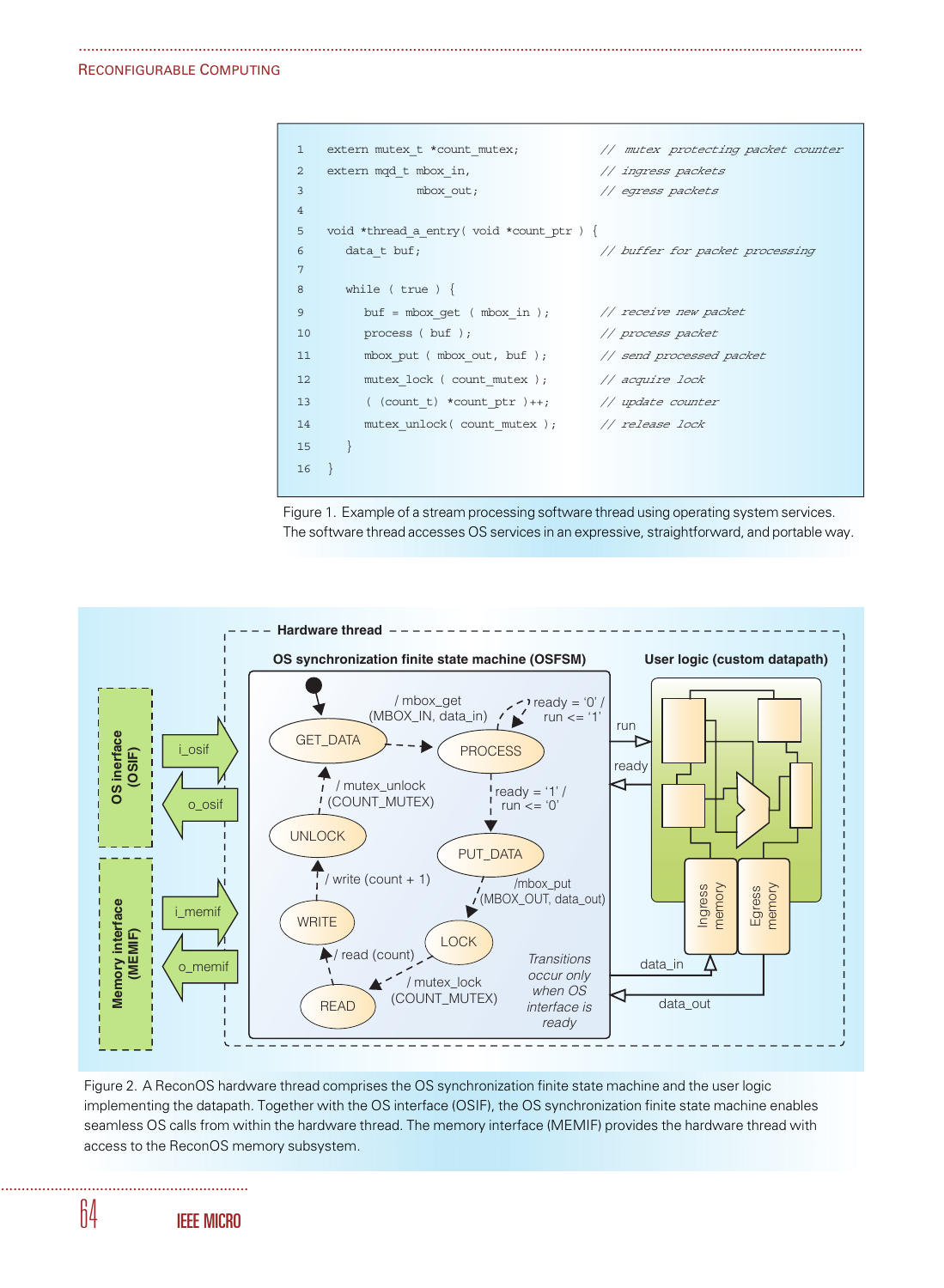```
1 OSFSM: process (clk, reset)
2 variable ack: boolean;
3 begin
4
5 if reset = '1' then
6 state <= GET DATA;
7 run \lt= '0';
8 osif reset (o osif , i osif);
9 memif_reset (o_memif, i_memif);
10 elsif rising_edge (clk) then
11
12 case state is
13
14 when GET DATA =>
15 mbox get (o osif,i osif,MB IN,data in,done);
16 next state \le COMPUTE;
17
18 when COMPUTE =>
19 run <= '1'; -- process packet
20 if ready = '1' then21 run \langle 21 \rangle run \langle 0 \rangle;
22 next_state <= PUT_DATA;<br>23 end if;
        end if;24
25 when PUT DATA =>
26 mbox_put (o_osif,i_osif,MB_OUT,data_out,done);
-- send processed packet
27 next state \leq LOCK;
28
29 when LOCK =>
30 mutex_lock (o_osif,i_osif,CNT_MUTEX,done);
31 next_state <= READ;
32
33 when READ =>
34 read (o_memif,i_memif,addr,count,done);
35 next_state <= WRITE
36
37 when WRITE =38 write (o_memif,i_memif,addr,count + 1,done);
-- update counter
39 next state \epsilon= UNLOCK;
40
41 when UNLOCK =>
42 mutex_unlock (o_osif,i_osif,CNT_MUTEX,done);
43 next state <= GET DATA;
44<br>45end case;
46
47 if done then state <= next state; end if;
48
49 end if;
50 end process;
                                                  -- receive new packet
                                                 -- acquire lock 
                                                  -- release lock
```
Figure 3. OS synchronization finite state machine (OSFSM) for a stream processing hardware thread. In order to simplify coding the OSFSM, ReconOS provides a VHDL library with procedures that wrap OS calls.

ReconOS v3, which is the most recent version of ReconOS targeting Xilinx Virtex-6 FPGAs and using a MicroBlaze/Linux environment.

To assist developers with creating the OSFSM for a hardware thread, ReconOS provides a library that wraps convenient VHDL procedures around the OS call signaling, such as mutex\_lock() in Figure 3.

Technically, the VHDL procedures implement further state machines that are nested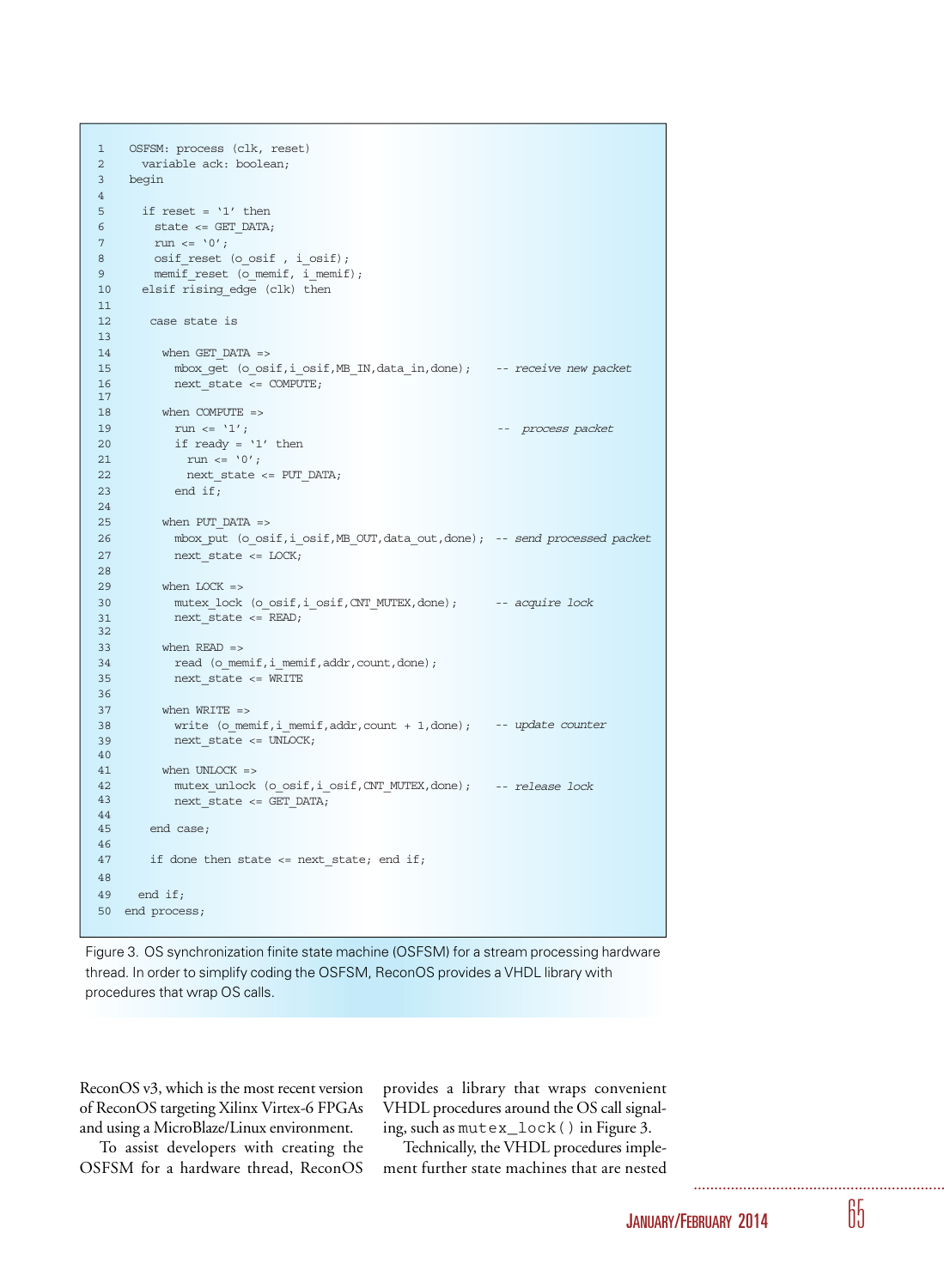

..............................................................................................................................................................................................

Figure 4. Conceptual overview of the ReconOS system architecture. Software threads interact directly with the OS kernel, while hardware threads connect through an OS interface (OSIF) and delegate threads.

within the OSFSM and access the OSIF through the two first-in, first-out (FIFO) buffers, i\_soif and o\_osif. Figure 5 outlines the relationship between the OSFSM, the nested state machine implementing the mutex\_lock procedure, and the two FIFO buffers. Synchronization between the nested state machines and the OSFSM is controlled via the handshaking signal done. For communicating with the delegate thread, we use a protocol that encodes an OS request as a sequence of words comprising a function identifier and a callspecific number of parameters. The encoded request is written to the outgoing FIFO o\_osif. For a hardware thread, a function call is completed when the delegate thread has sent an acknowledgement and, optionally, a return value has been read from the incoming FIFO i\_osif.

Hardware threads reside in reconfigurable slots, which are predefined areas of reconfigurable logic equipped with the necessary communication interfaces. Figure 6 shows an instance of a ReconOS hardware architecture with a CPU, two reconfigurable slots, the memory subsystem, and various peripherals. Besides communicating with the OS kernel on the host CPU, hardware threads residing in reconfigurable slots can also access the system memory. To that end, a hardware thread uses its memory interface (MEMIF), shown in Figure 2, to connect to the ReconOS memory subsystem. The memory subsystem arbitrates and aligns the hardware threads' memory requests and can handle single-word as well as burst accesses. To support Linux with virtual addressing as host OS, ReconOS implements a full-featured memory management unit (MMU), including a translation look-aside buffer, which can autonomously translate addresses using the Linux kernel's page tables. $<sup>1</sup>$  Hardware threads use FIFO</sup> buffers to communicate with the memory subsystem; one outgoing and one incoming FIFO buffer per hardware thread. Requests for memory transactions are encoded and written to the outgoing FIFO buffer, followed by data in the case of a write request. In the case of a read request, data become available on the incoming FIFO buffer upon completion of the memory transfer. Similar to the communication with the OS, we provide a library of VHDL procedures to conveniently handle memory operations. These procedures encode the requests, synchronize with the memory FIFO buffers, and automatically transfer data to and from local memory elements within the hardware thread.

## Application development with ReconOS

Over the years, ReconOS has been used to implement several applications on hybrid CPU/FPGA systems. These experiences have confirmed that the hybrid multithreading approach offered by ReconOS simplifies the development process, which is typically structured in three steps. First, the developer prototypes the application's functionality in multithreaded software using, for example, the Pthreads library on Linux. This first software-based implementation allows for functional testing. Second, the multithreaded software is ported to the embedded CPU on the targeted platform FPGA, such as a MicroBlaze running Linux. The developer can then use profiling to identify the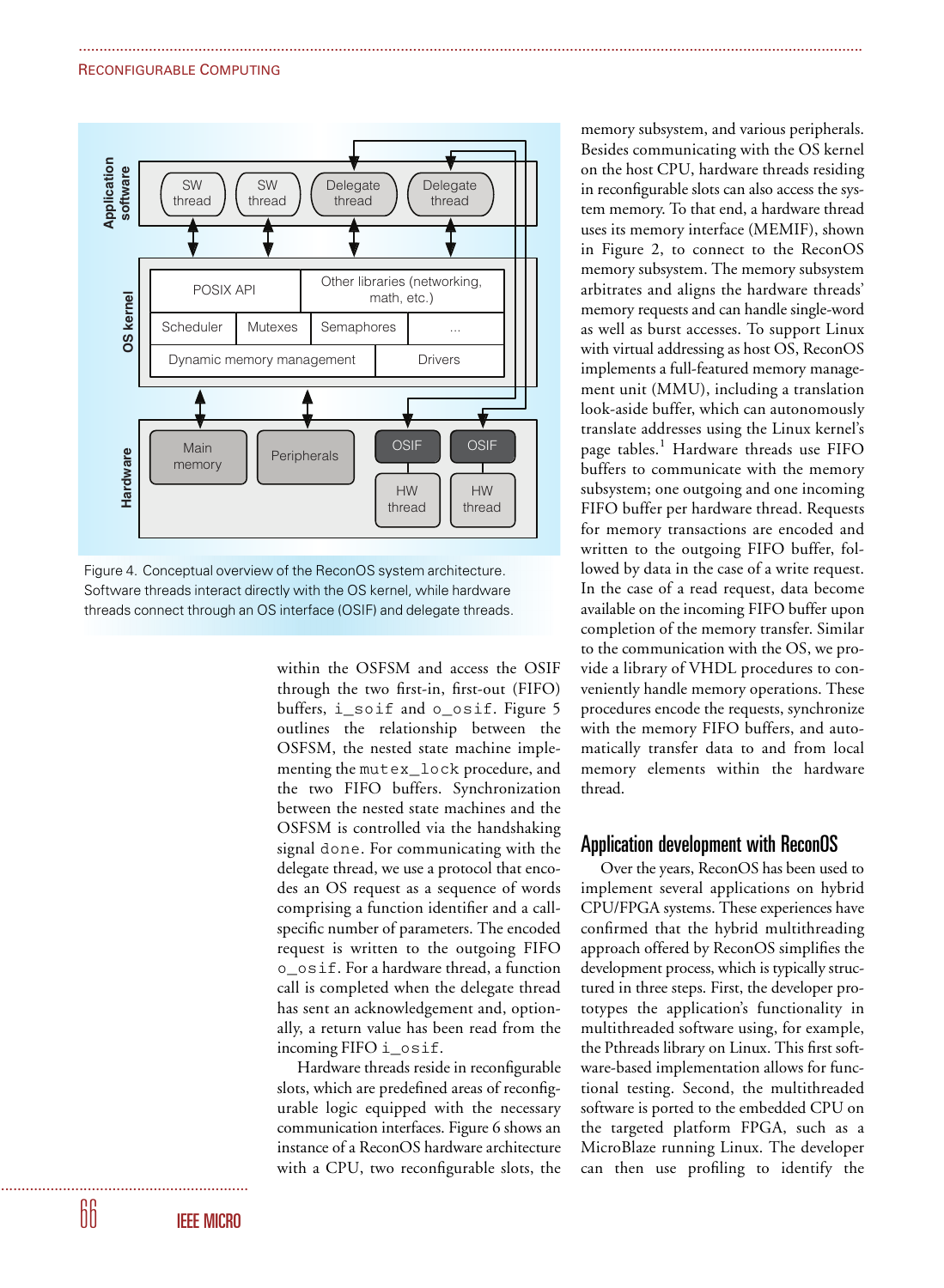#### ReconOS Versions and Availability

ReconOS has been actively developed since its inception in 2006. Since then, it has gone through three major revisions and has been ported to several operating systems and hardware platforms. The first version of ReconOS used the eCos OS running on PowerPC CPUs embedded in Xilinx Virtex-2 Pro and Virtex-4 FPGAs. Version 2 improved on the original by providing first-in, first-out (FIFO) interconnects between hardware threads; adding support for the Linux OS; and offering a common virtual address space between

hardware and software threads. Version 3, which was released in early 2013, is a major overhaul that streamlines the hardware architecture toward a more lightweight and modular design. It brings ReconOS to the Microblaze/Linux and Microblaze/Xilkernel architectures and has been used extensively on Virtex-6 FPGAs. A port to the new Xilinx Zynq platform will be released in early 2014. Recon-OS is open source; the source code and further information is available at http://www.reconos.de.

.......................................................................................................................................................................................



Figure 5. A finite state machine nested within the operating system's synchronization finite state machine handles the communication between the hardware thread and the OS (via the OSIF and delegate thread). The OSIF contains two first-in, first-out (FIFO) buffers that connect the hardware thread with the CPU. The OS relays the hardware thread's request to the respective delegate thread, where the request is carried out.

application's potential for parallel execution—that is, those threads that could benefit from the fine-grained parallelism of a hardware realization, and those code segments that are amenable to a coarser-grained parallel implementation with multiple threads. The third step includes creating the hardware threads and the ReconOS system architecture. At this point, ReconOS easily lets the developer evaluate different mappings of threads to hardware and software and to quickly assess the overall performance on the target system.

## ReconOS tool flow

Figure 7 captures the ReconOS v3 tool flow. The required sources comprise the software threads, the hardware threads, and the

specification of the ReconOS hardware architecture. We code software threads in C and hardware threads in VHDL, using the ReconOS-provided VHDL libraries for OS communication and memory access. An automatic synthesis of hardware threads is not part of the ReconOS project; developers are, however, free to use any hardware description language or high-level synthesis tool to create hardware threads. ReconOS extends the process for building a reconfigurable system on a chip using standard vendor tools. On the software side, the delegate threads and device drivers for transparent communication with hardware threads are linked into the application executable and the kernel image, respectively. On the hardware side, components such as the OS and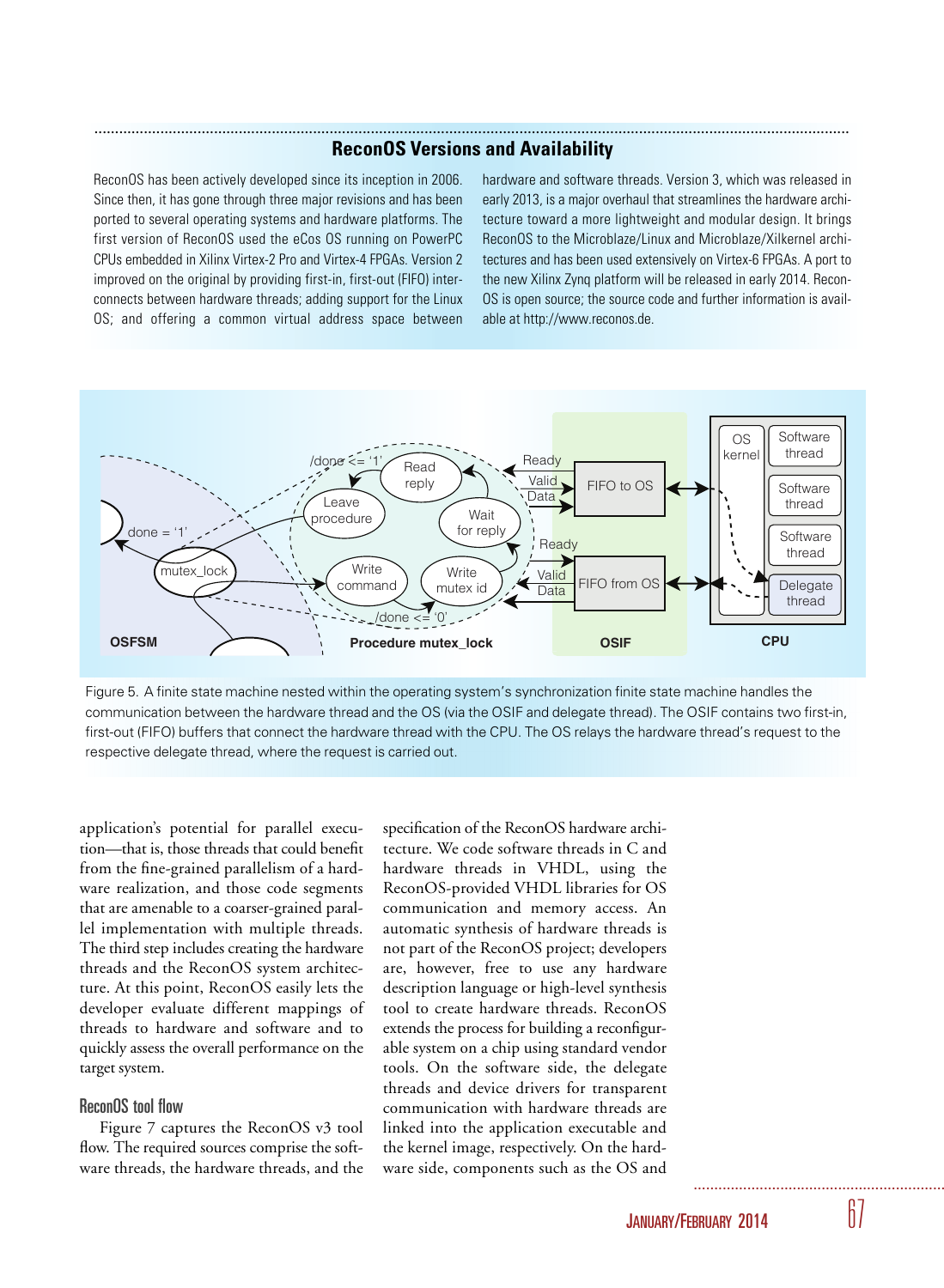

..............................................................................................................................................................................................

Figure 6. Example of a ReconOS hardware architecture with a CPU, two reconfigurable hardware slots, a memory subsystem, and various peripherals. Hardware threads reside in reconfigurable hardware slots and can access the OS kernel on the CPU via the OSIF and system memory via the MEMIF.

memory interfaces, as well as support logic for hardware threads, are integrated into the tool flow. The ReconOS System Builder assembles the base system design and the hardware threads into a reference design and automatically connects bus interfaces, interrupts, and I/O. The build process then creates an FPGA configuration bitstream for the reference design using conventional synthesis and implementation tools.

During design-space exploration, the developer will create both hardware and software implementations for some of the threads. Switching between these implementations is a matter of replacing a single thread instantiation statement—for example, using rthread\_create() instead of pthread\_create(). Such a decision for software or hardware can even be made during runtime (see the "Applications of ReconOS" sidebar).

#### Case study: Video object tracker

To illustrate the benefits of the ReconOS approach, we present a particle-filter-based video object tracker for continuous estimation of an object's position and size in a video sequence. $2$  A particle filter is a robust technique for video object tracking because it maintains several estimates (particles) for the position and size of the tracked object. The filter iterates over video frames and processes the particles in three consecutive stages:

- 1. Sampling estimates where the object might have been moved.
- 2. Importance weights all estimated particles by comparison with the observed next video frame.
- 3. Resampling eliminates low-weighted particles and duplicates highweighted ones to create the particle set for the next filter iteration.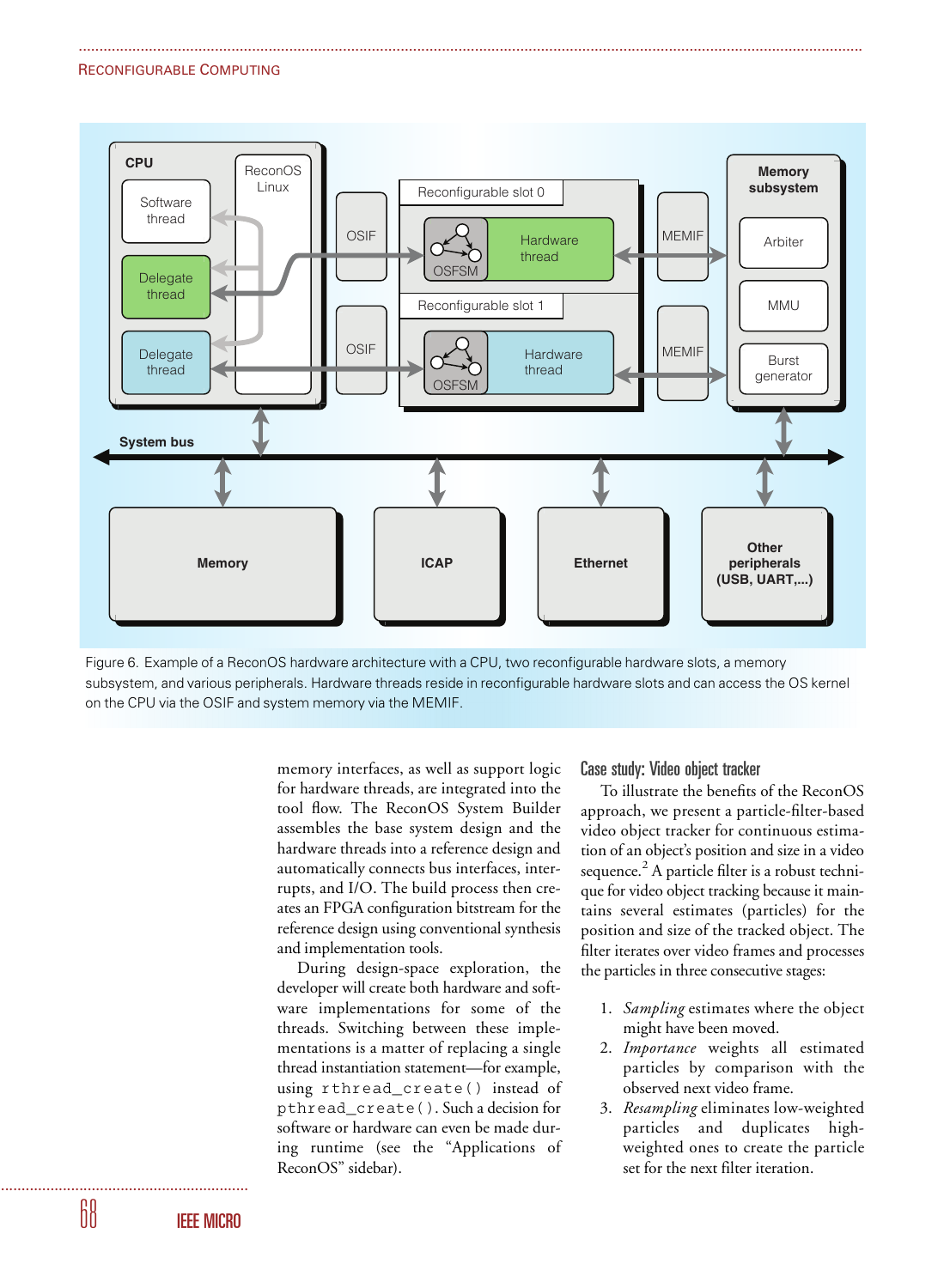

Figure 7. Tool flow for assembling a ReconOS system on a Linux target. ReconOS-specific steps are colored gray.

### Applications of ReconOS

.......................................................................................................................................................................................

ReconOS defines a standardized interface for hardware threads, which simplifies exchanging them, not only at design time but also during runtime using dynamic partial reconfiguration. DPR allows for exploiting FPGA resources in unconventional ways—for example, by loading hardware threads on demand, moving functionality between software and hardware, or even multitasking hardware slots by time-multiplexing. ReconOS supports DPR by dividing the architecture into a static part and a dynamic part. The static part contains the processor, the memory subsystem, OS interfaces, memory interfaces, and peripherals. The dynamic part is reserved for hardware threads, which can be reconfigured into the hardware slots. Our DPR tool flow builds on Xilinx PlanAhead and creates the static subsystem and partial bitstreams for each desired hardware thread/slot combination. Time-multiplexing of hardware slots is supported through cooperative multitasking.<sup>1</sup>

We use ReconOS to implement adaptive network architectures that continuously optimize the network protocol stack on a perapplication basis to cope with varying transmission characteristics, security requirements, and computational resources availability. The developed architecture<sup>2</sup> autonomously adapts itself by offloading performance-critical network processing tasks to hardware threads, which are loaded at runtime using dynamic partial reconfiguration.

Another line of research also leverages the unified software/ hardware interface and partial reconfiguration to create self-adaptive and self-aware computing systems that autonomously optimize performance goals under varying workloads. For example, we created self-adaptive implementations of the particle filter presented

in the main article that start and stop additional threads on worker CPUs and in reconfigurable hardware slots to keep the resulting frame rate for the video object tracker within a predefined band. In the EPiCS project funded by the European Commission, we even advance the autonomy of computing systems and enable them to optimize for diverse goals such as performance, energy consumption, and chip temperature on the basis of the current quality-ofservice requirements, workload characteristics, and system state.

So far, ReconOS has been used in embedded systems where the CPU and the hardware cores are implemented in Xilinx platform FPGAs. The general approach of ReconOS is equally attractive in a high-performance computing context. For example, ReconOS is currently being evaluated for use in high-speed data acquisition and particle physics applications. In current work, we also are studying how ReconOS can be ported to x86-based server systems that attach FPGA accelerator cards via PCI Express.

#### **References**

- 1. E. Lübbers and M. Platzner, "Cooperative Multithreading in Dynamically Reconfigurable Systems," Proc. Int'l Conf. Field Programmable Logic and Applications (FPL 09), 2009, pp. 551-554.
- 2. A. Keller et al., "Reconfigurable Nodes for Future Networks," Proc. Workshop Network of the Future, 2010, pp. 372-376.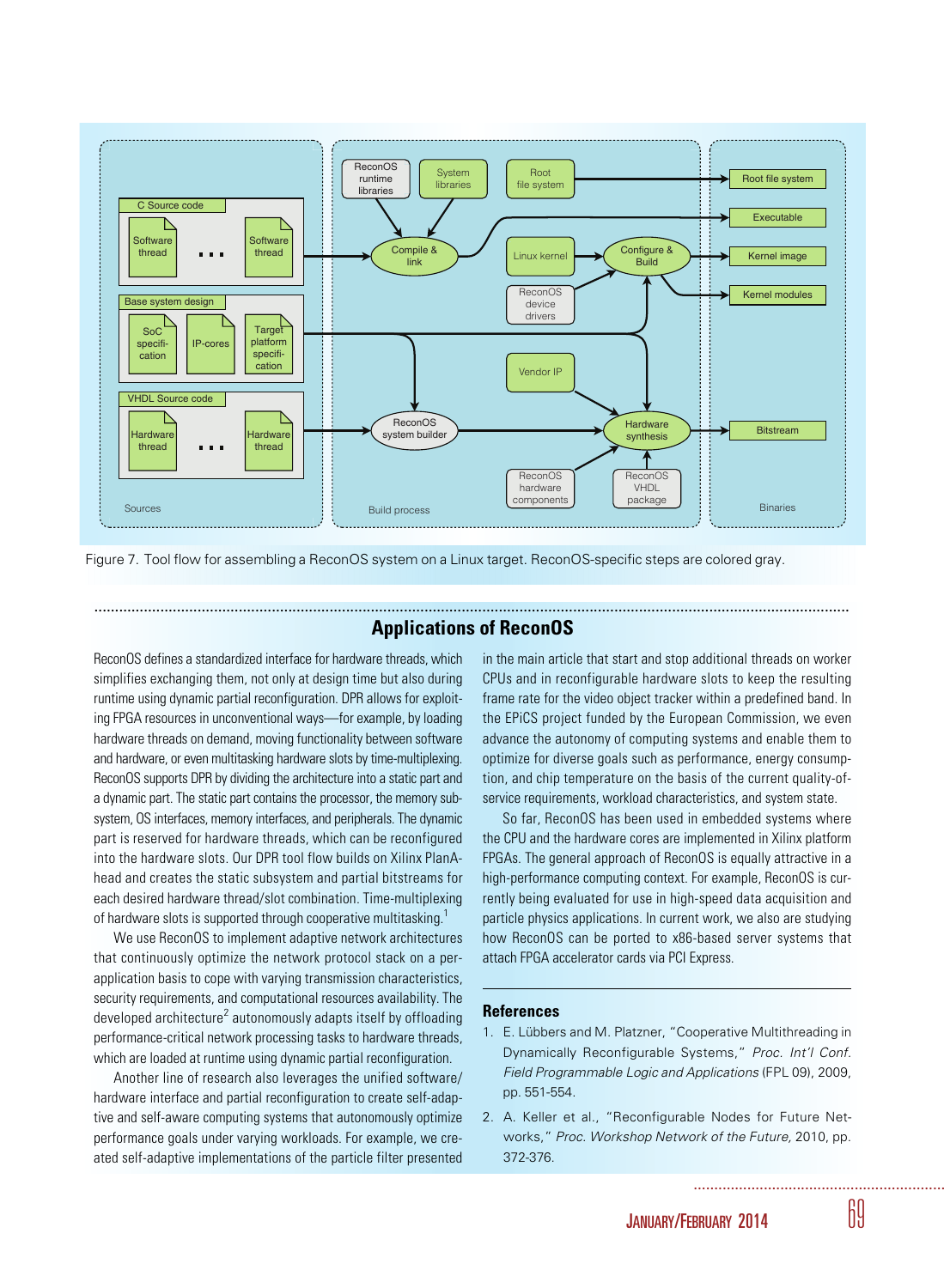

..............................................................................................................................................................................................

Figure 8. Design-space exploration for a video object tracker: The graph shows the computational effort for tracking versus time in video frames for a specific video (taken from Hess<sup>3</sup>). The individual curves represent ReconOS implementations with different hardware/software mappings, where "sw" denotes an all-in-software system, and curves labeled "hw" denote systems with one to four threads of type observation (o) and importance  $(i)$  running in reconfigurable hardware.

For our implementation, we start with an existing video object tracker implemented in  $C<sup>3</sup>$  First, we transform the monolithic code into a multithreaded implementation on a desktop using Posix Pthreads under Linux. Each filter stage can be naturally turned into a software thread, and the particles, grouped into chunks, are forwarded between the filter stages via message boxes. Because the particles are independent and thus can be processed in parallel, each stage is represented by multiple thread instances exploiting data parallelism. Second, we port our multithreaded software implementation from the desktop to the CPU embedded in a Xilinx FPGA. Video data is streamed from the desktop to the FPGA via Ethernet. Overall, this step requires little effort because both platforms offer the same OS and APIs. Third, we profile the execution times of all filter stages and confirm that the execution times strongly depend on the input data because the filter computes color histograms in variable-sized regions of interest, in which the tracked object is searched. We identify two functions that are typically performance-critical—color histogram computation (observation,  $\rho$ ) and

color histogram comparison (importance, i)—and implement hardware thread versions for both functions.

Using the hardware threads for observation and importance as well as the multithreaded software implementation, we perform a swift design-space exploration measuring the required computational effort for a given video sequence using hardware/ software mappings with different resource requirements. Figure 8 shows the required computational effort in execution time per frame of various mappings for tracking a soccer player. The tracker that achieves the highest performance is the one that employs four hardware threads, two for observation and two for importance (mapping *hwooii*). Clearly, the required effort decreases when the object moves into the background. There, mapping *hwi* with a single hardware thread for importance achieves comparable performance results.

A mong the existing OS approaches for reconfigurable computers, ReconOS stands out by providing a deep semantic integration of hardware accelerators into an OS environment while leveraging standard OS kernels. Hardware threads can access a rich set of OS functions, making them essentially identical to software threads with respect to OS interaction. Consequently, hardware threads can easily be exchanged for software threads and vice versa, which allows for rapid design space exploration at design time and even migration of functions across the hardware/software border at runtime. The use of standard OS kernels in ReconOS leads to a structured design process starting with a (possibly monolithic) software implementation, as well as to improved portability. Our experience shows that these features can significantly lower the entry barrier for reconfigurable computing technology. MICRO

#### Acknowledgments

This work was partially supported by the German Research Foundation (DFG) within the Collaborative Research Centre "On-The-Fly Computing" (SFB 901), the International Graduate School of Dynamic Intelligent Systems, and the European